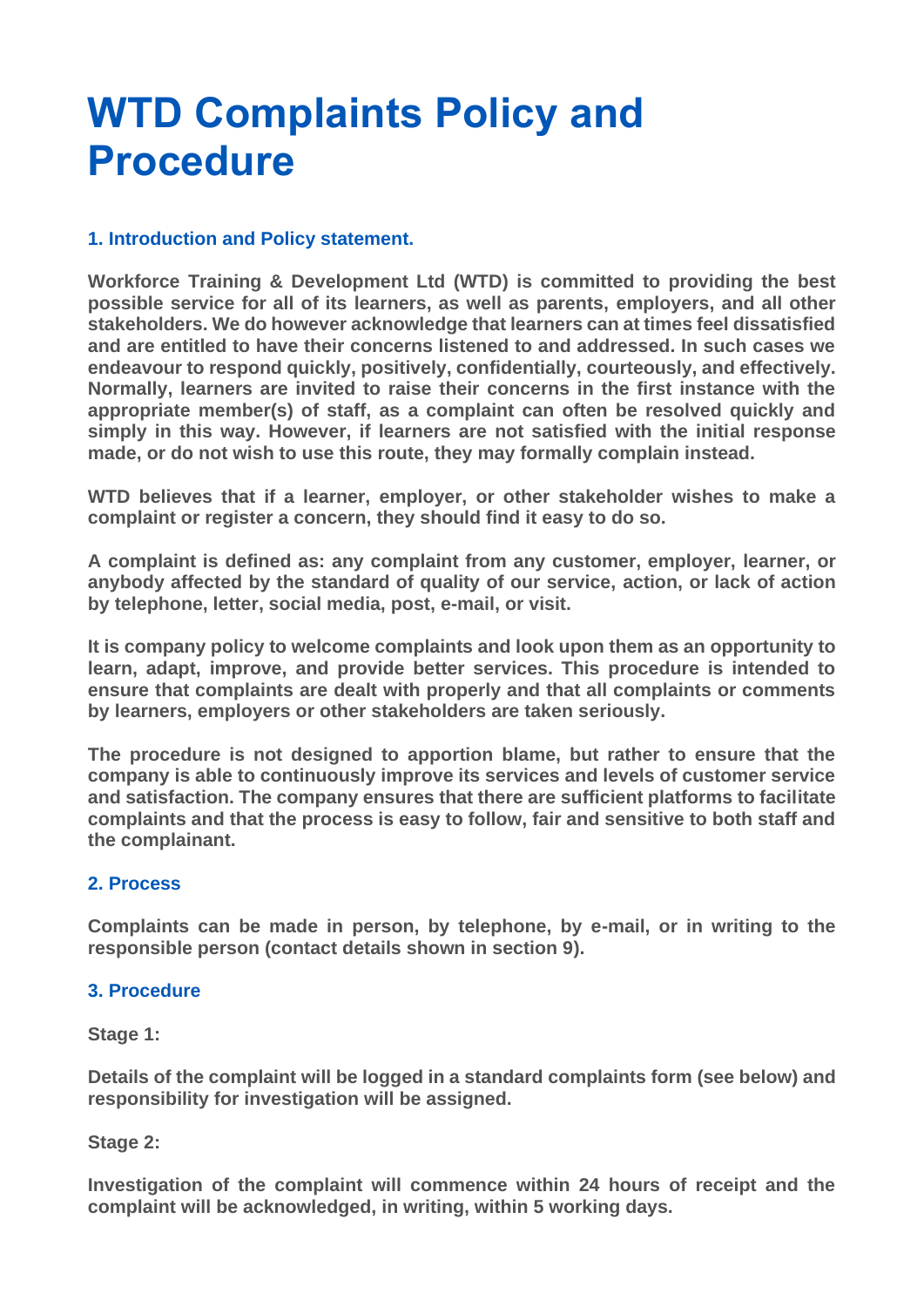## **Stage 3:**

**The complaint will be investigated, and contact will be made with all relevant parties to gather information and supporting evidence.**

**Stage 4:**

**Within 4 weeks the complainant will receive written notification of the outcome of the complaint or details of any ongoing investigations necessary.**

**Stage 5:**

**If it has been necessary for the investigation period to be extended past 4 weeks, the complainant will receive written notification of the outcome within 8 weeks. This outcome will be the final decision unless the complainant chooses to appeal.**

## **4. Appeals**

**If the complainant is unhappy with the outcome, in the first instance they must contact the complaint investigator to clarify rationale behind the decision.**

**If the response is unsatisfactory, the complainant can contact the relevant external agency for support. Details of the relevant agency will be made available upon request.**

## **5. External Involvement**

**WTD will co-operate with external parties involved in the complaint via the following means:**

**• Copies of policies and procedures will be made available upon request. • Documents related to the complaint and the way in which it was handled will be made** available.

**• Employees will be available to attend meetings with external agencies.**

## **6. Communication**

**This procedure will be made available in on our website [www.wtd.org.uk](http://www.wtd.org.uk/)**

**Employers and learners will be provided with access to this procedure in electronic or hard copy formats at the start of the training programme and it will also be accessible through contact with the member organisation.**

**This procedure will be made available bilingually and in large print upon request.**

## **7. Monitoring and Review Processes**

**All complaints will be monitored via senior management. Outcomes of complaints will be held centrally and be reviewed on an annual basis.**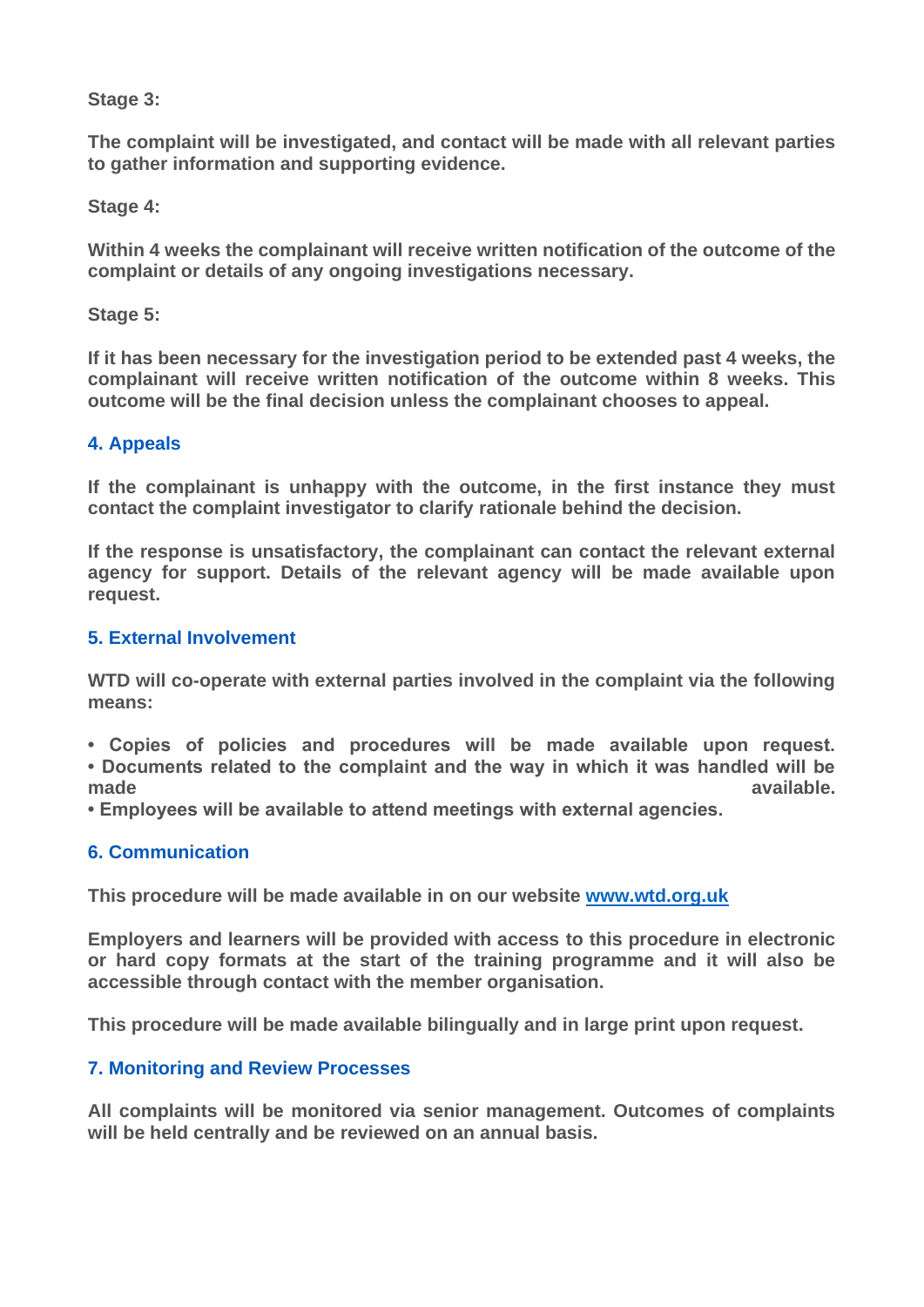**This procedure will be reviewed, via the senior management team, on an annual basis to ensure it continues to meet the needs of the business. An annual complaints report will be completed each year.**

**Data and performance associated with this procedure will be reviewed on an annual basis by the senior management team.**

## **8. Registering a comment or compliment.**

**Where learners and all other partners wish to register a compliment or comment, rather than make a complaint, they can do so either by email or in writing to the details listed below in section 9 of this document. Any comments or compliments received verbally may be logged and together with those received by letter, will be forwarded to the Administration team**

## **Compliments:**

**It is important that our learners and partners are happy with the service we provide and that we can learn from the things that go well. Any compliments you may wish to make about what we do or the staff who do it will be passed on to those concerned, or you may just wish to compliment WTD on a job well done.**

## **Comments:**

**We welcome constructive comments and suggestions about what we do. Your ideas will be listened to and given careful consideration. A comment could relate to how any part of our service can improve,**

## **9. Contact Details**

**WTD have allocated responsibility for investigating complaints at a senior level. The contacts details where complaints can be sent are as follows:**

## **Laura Faulkner - Finance Director**

**Welford Grange Farm**

**Naseby Road**

**Welford** 

**Northants NN6 6HZ**

**Tel: 07793 538392 E-mail: [laura@wtd.org.uk](mailto:laura@wtd.org.uk)**